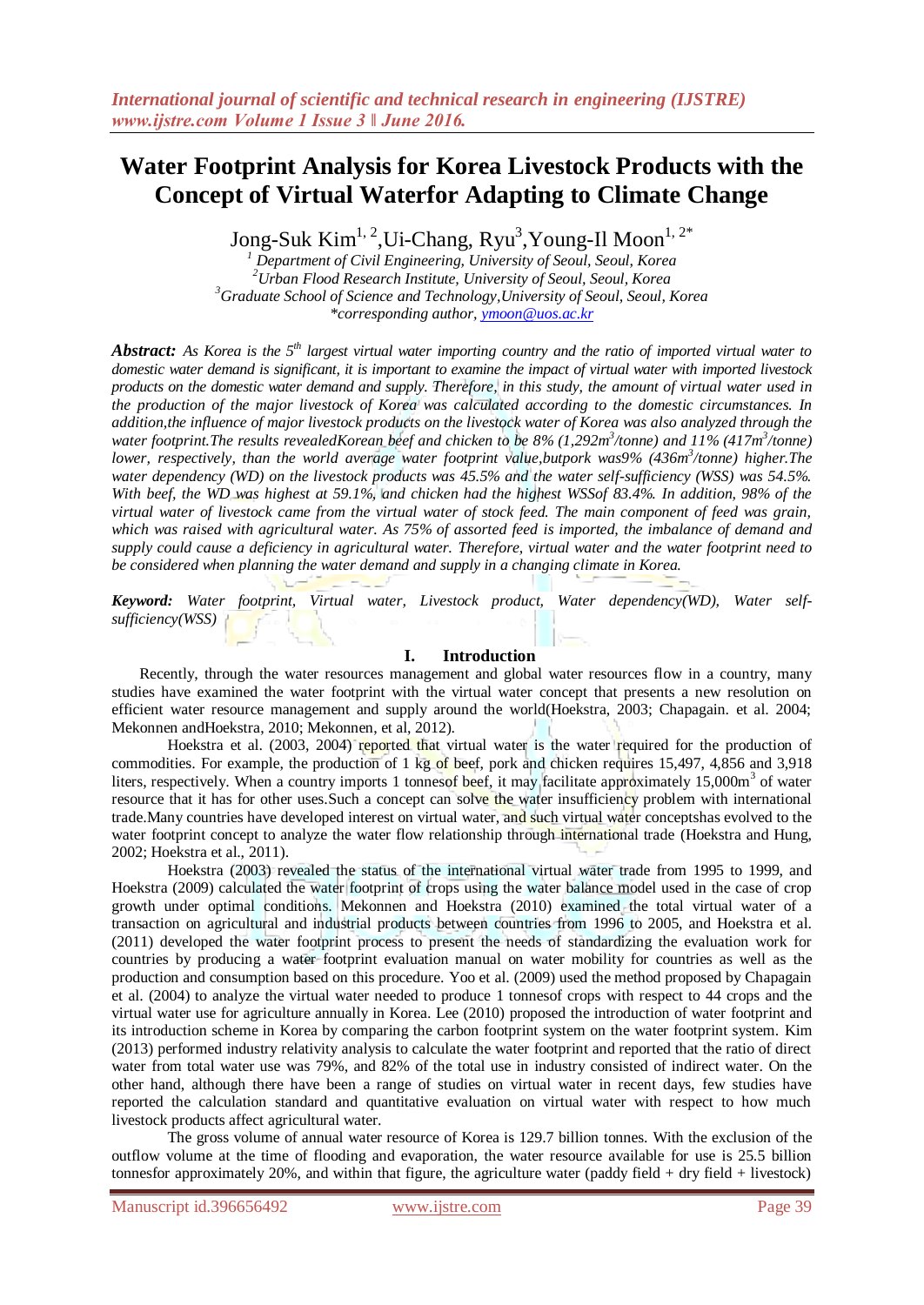is 15.9 billion tonnes,comprising 62% of the entire available water resource (MOLIT,2011). Water for livestock is 250 million tonnes with only 1.6% of water for paddy fields, but 98% of livestock product has an inflow of virtual water from other food sources. Moreover, the main ingredient of the food source is grain, which has a significant influence on water for paddy field and water for dry fields(Mekonnen and Hoekstra, 2012). Therefore, in this study, virtual water(ℓ/kg) on the major livestock (beef, pork and broiler chicken) of Korea was calculated and the effect of the major livestock products on the livestock water of Korea was analyzed through the water footprint.

# **II. Data and methods**

Data on major livestock consumed in Korea was obtained from the National Statistical Service(www.kostat.go.kr), Rural Development Administration (www.rda.go.kr) and Korea Customs Service (www.customs.go.kr). From the major livestock, beef was set for Korean cattle, pork, and broiler chickens, and the calculation and survey period was applied for 12 years from 2000 to 2011.

The water footprint was classified based on the concept of green, blue and gray, but the three-type water footprint data was not systemized in Korea, meaning that the calculation has certain limitations. Therefore, when calculating the virtual water for major livestock (beef, pork and chicken), the direct consumption-type, the blue water (water used in the process of product production and service) was assumed and calculated for the total water (total water footprint), and when calculating the virtual water for livestock imported from overseas, the value was applied based on the total water.

This study applied two methods to calculate the water footprint of major livestock. The first method was to calculate the virtual water using the data on the use for food and the water of livestock following the feeding management, and the second method was the method to calculate the virtual water using the data for the water use volume and production volume survey for mixed feed.



**Figure 1.**Research process flowchart

Figure 1 shows the flow chart and calculation method of this study and the volume of feed and water applied the specification management data of each livestock,as recommended by Rural Development Administration (RDA) and the ratio data of livestock mixture feed of Japan by Mekonnen et al. (2010). In the case of Korean livestock, the value was calculated by including the virtual water on rice straw separately, and the virtual water included in feed was calculated by applying for each applicable country or global average value as reported by Hoekstra et al. (2010), and the water use volume of livestock was calculated using the use volume data for the livestock water of WAMIS (www.wamis.go.kr). The virtual water value of the livestock calculated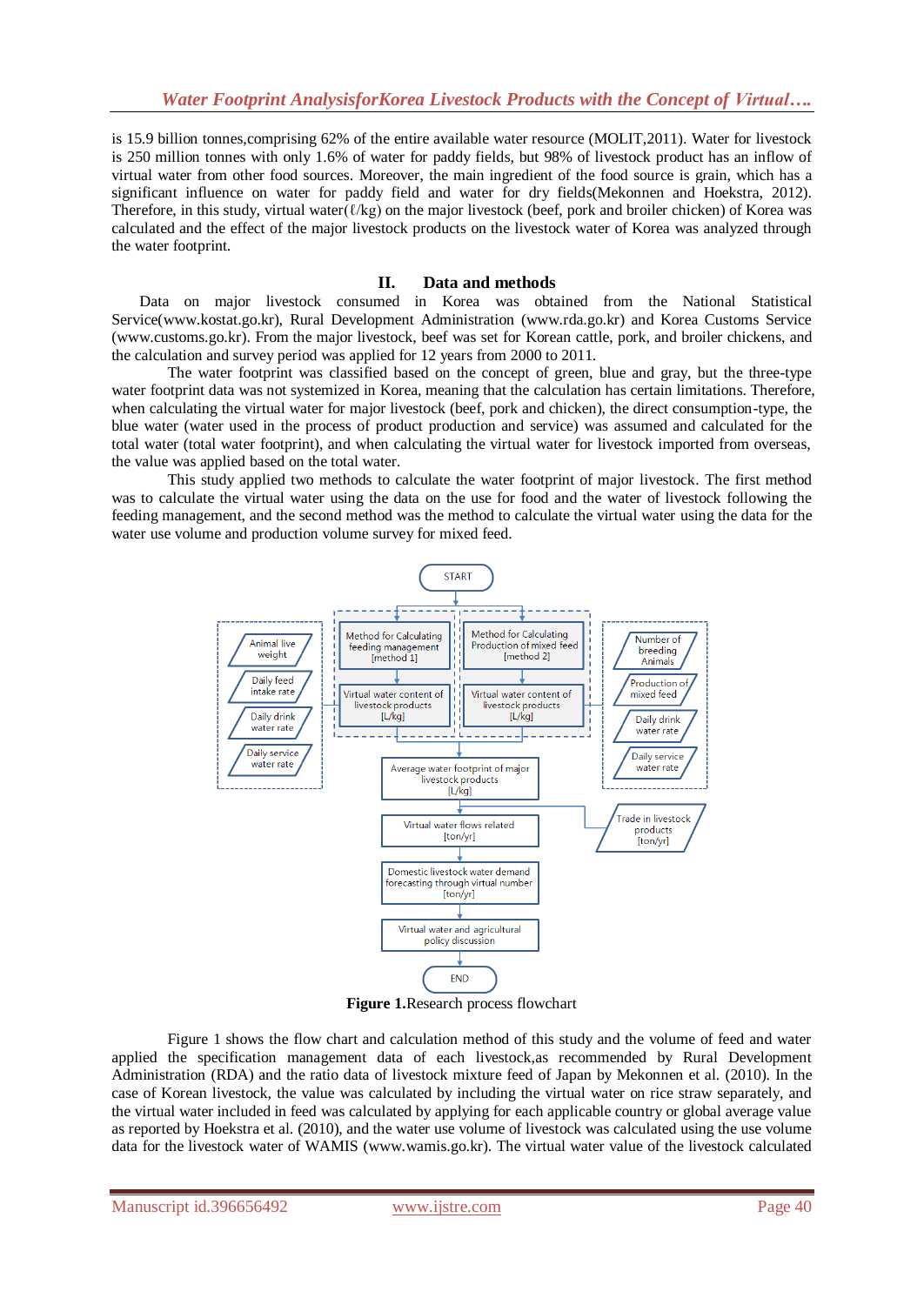using the above two methods was averaged to formulate the virtual water value (ℓ/kg) of domestic livestock and comparative analysis was implemented with the global average virtual water value.

Calculation of the water footprint for livestockwas organized with the indirect water footprint related to feed, water footprint directly consumed, and water footprint consumed for service of the direct water footprint(Mekonnen, et. al., 2012).The water footprint related to one livestock can be expressed as Equation (1).

$$
WF[a,c,s] = WF_{\text{lead}}[a,c,s] + WF_{\text{drink}}[a,c,s] + WF_{\text{serv}}[a,c,s]
$$
  
Eq. (1)

where WF<sub>feed</sub>[a,c,s] means the water footprint related to livestock feed, "a", whichis included in the production systemin"s" from country "c", and  $WF_{drink}[a,c,s]$  means the water footprint related to water that livestock drinks and  $W_{\text{F}}$ <sub>cerv</sub>[a,c,s] means the water footprint related to other services required for livestock breeding. The service related water footprint is the water used for the service required to cleaning the farm, wash the livestock or maintain the breeding-related environment.

The water footprint related to the feed is expressed as Equation (2). The water footprint of the feed can be divided into two parts, one is the water footprint of the feed ingredient and the other is the water footprint related to the water used to mix the feed.

$$
WF_{\text{feed}}[a, c, s] = \frac{\sum_{p=1}^{n} (\text{Head}[a, c, s, p] * WF_{\text{prod}}[p]) + WF_{\text{mixing}}[a, c, s]}{\text{Pop}[a, c, s]}
$$
 Eq. (2)

WhereFeed[a,c,s, p] means the volume of "p" for the feed ingredient consumed for one year from the production system "s" of country "c" for the "a" group, and  $WF_{\text{prod}[p]}^{*}$  is the water footprintof the feed ingredient " p"  $(m<sup>3</sup>/tonne)$ . WF<sub>mixing</sub>[a,c,s] is the water footprint related to the water used in a mixture of feed and Pop\*[a,c,s] means the heads of livestock slaughtered per year. In this study, the water footprint of water mixed with feed was set to "0" because it was not known and the feed produced was assumed to be fully consumed by the livestock, and Pop<sup>\*</sup>[a,c,s] was calculated for the virtual water based on the number of livestock bred for a year, not the number of livestock slaughtered. The water footprint of agriculture product(WF\*prod[p], m<sup>3</sup>/tonne) consumed by major livestock was calculated using the method reported by Hoekstra et al. (2010, 2012).

Livestock bred in a country consumes the crops produced domestically as well as the feeds imported from overseas. Therefore, to calculate the feed related water footprint, it would be effective to use the addedweighted average on the feeds produced domestically and imported, as shown on Equation (3).

$$
WF_{prod}[p] = \frac{P[p]^{*} WF_{prod}[p] + \sum_{n_{o}} (T_{i}[n_{o}, p])^{*} WF_{prod}[n_{o}, p]}{P[p] + \sum_{n_{o}} T_{i}[n_{o}, p]}
$$
  
Eq. (3)

where P[p] means the total volume of the feed ingredient produced within a country, whereasT<sub>i</sub>[n<sub>e</sub>,p]is the import volume of "p", which is the feed ingredient imported from the exporting country, "ne", to the importing country, WF<sub>prod</sub>[p]is the water footprint related to the production of "p", which is the feed from the applicable country, and  $WF_{prod}[ne,p]$  is the water footprint related to the production of "p" (m<sup>3</sup>/tonne), which is the feed from the feed exporting country, "ne".

### **III. Analysis results**

#### **3.1 Analysis of the virtual water for thelivestock product**

In this study, two methods were used to calculate the water footprint of major livestock products. The first wasa method to calculate the virtual water based on the data for the volume of water and food of livestock products following the feed management. The feedmanagement is the optimal standardized management method by maintaining a high quality product value and comprehensively describing the food feed volume, feeding temperature, environment, disease management and others in raising cattle until the time of shipment. For each Korean beef, the bulky feed of rice straw and other dried ingredients and the mixed feed containing corn are fed for 4.0~ 11.4kg as for each age with an average of  $2~16$  liters of water each day. The slaughter age is approximately 30 months with a weight of 800kg. For pork, the mixed feed was made for  $0.3 \sim 3.0$ kg as appropriate for each age with a mean of  $1.3 \times 7.3$  liters of water each day. The slaughter age was approximately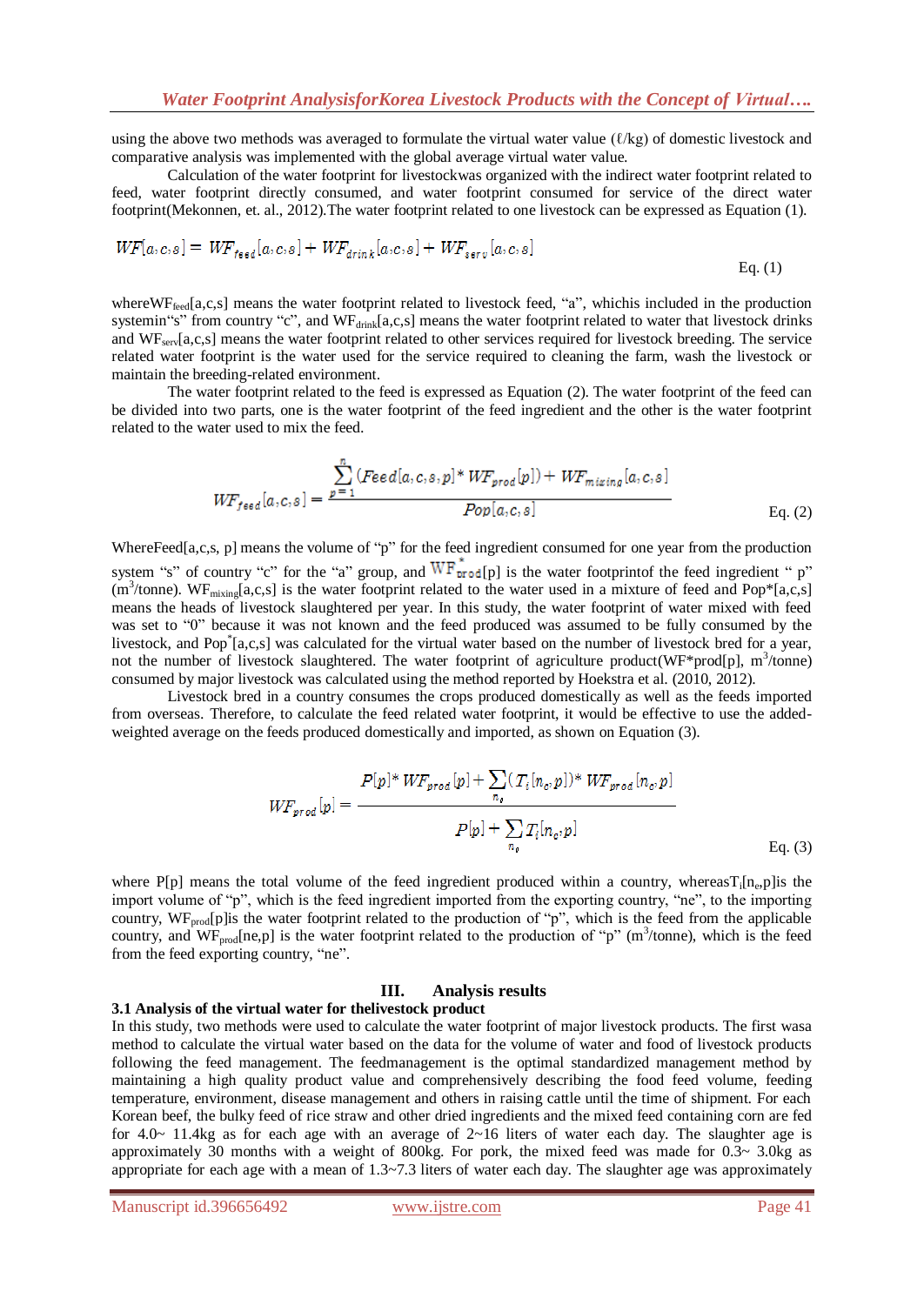27 weeks with a weight of 115kg. With chicken,  $0.023 \sim 0.152$ kg of mixed feed was fed where appropriate for each age and an average of 0.9 liter of water was given. The slaughter age was approximately 5 weeks and the weight was 1.6kg (RDA, 2013).

The water footprint of the composition ingredient for the feed(WF<sup>\*</sup><sub>prod</sub>[p], m<sup>3</sup>/tonne)was calculated on the domestic and imported feed, but the composition ingredient on domestic and import feed is unknown. Therefore, the feed ingredient applied used the world average water footprint value shown for each feed from the data presented by Mekonnen et al. (2010). In particular, the feed composition of Japan, which was considered similar to the feed management of Korea, was applied to the calculation. On the other hand, assuming that the rice straw for feedis solely domestically produced rice straw, it was estimated using the data for the calculation value of domestic virtual water reported by Shin (2010). The marks were determined to be WF<sub>feed</sub>[a] for Korean beef, WF<sub>feed</sub>[b] for pork and WF<sub>feed</sub>[ch] for chicken, and the cattle breeding system was determined based only on the bred meat from the cattle shed through feeding, not grazing. Korean beef consumes feed and rice straw feed as food, and pork and chicken are assumed to depend only on feed.

As a result of the analysis,  $WF_{\text{feed}}[a]$ ,  $WF_{\text{feed}}[b]$  and  $WF_{\text{feed}}[ch]$  was shown to be 15,612  $\ell$ /kg, 5,391  $\ell$ /kg and 3,894 *ℓ/kg*, respectively. Edible water under the feed management of major livestock products forWF<sub>drink</sub>[a],WF<sub>drink</sub>[b] and WF<sub>drink</sub>[ch] was 9.9ℓ/kg, 4.1ℓ/kg and 0.1ℓ/kg, respectively. The virtual water calculation on service water was calculated by dividing into  $WF_{\text{serv}}[s1]$  and  $WF_{\text{serv}}[s2]$ .  $WF_{\text{serv}}[s1]$  means the cattle raising water (edible water volume required for cattle raising and water required to cleanthe cattle shed and machinery) used in Korea, and  $WF<sub>serv</sub>[s2]$  means the processing water (volume required for basic processing within the livestock farms with the application of 15.6% of cattle raising water). The WAMIS statistical data was used for the cattle raising water of WF<sub>serv</sub>[s1]. As a result, the service water following the feed management for major livestock products showed WF<sub>serv</sub>[a],WF<sub>serv</sub>[b] and WF<sub>serv</sub>[ch] values of 47.9ℓ/kg, 29.9ℓ/kg and 1.0ℓ/kg, respectively. For each unit of livestock product calculated in showing WF[a,c,s], the total virtual water of the major livestock products, the total virtual water for Korean beef, pork and chicken was 15,678( $\ell$ /kg),  $5,691(\ell/kg)$  and  $3,938(\ell/kg)$ , respectively (Table 1).

| Livestock                                    | Beef          | Pig          | Chicken       |  |
|----------------------------------------------|---------------|--------------|---------------|--|
| $WF_{\text{feed}}$<br>$(m^3/cap.yr)$         | 4,995.62      | 1,239.88     | 62.35         |  |
| $WF_{\text{drink}}$<br>$(m^3/cap.yr)$        | 3.61          | 1.50         | 0.04          |  |
| WF <sub>serv</sub><br>$(m^3/cap.yr)$         | 17.48         | 10.91        | 0.37          |  |
| WF<br>$(m^3/cap.yr)$                         | 5,017         | 1,252        | 63            |  |
| Life time $(yr)$                             | 2.5           | 0.5          | 0.1           |  |
| Average weight at end of<br>life time $(kg)$ | 800<br>115    |              | 1.6           |  |
| WF<br>$(\ell$ /kg)                           | 15,678<br>[a] | 5,443<br>[b] | 3,938<br>[ch] |  |

**Table 1.**Average water footprint of major livestock products.

The second method was to calculate the virtual water by examining the mixed feed production volume and water use volume data. The mixed feed production volume increased or decreased according to the number of cattle bred in farms assuming that the volume of feed consumed by each cattle was calculated by dividing the mixed feed by the number of cattle assuming that the mixed feed produced is consumed completely by the cattle. As a result of calculating by inputting the data of mixed feed and number of cattle produced domestically based on the statistical data provided by KREI (2013), the total virtual water from the food unit of livestock product was  $1,661(\ell/\text{kg})$ ,  $1,751(\ell/\text{kg})$  and  $18,98(\ell/\text{kg})$  for Korean beef, pork and chicken, respectively. The total virtual water of WF[a,c,s] from the major livestock products determined using the calculation result on the above service water and edible water was  $12,731(\ell\text{/kg})$ ,5,140( $\ell\text{/kg}$ ) and 3,063( $\ell\text{/kg}$ ) for Korean beef, pork and chicken, respectively.If the value calculated using the above two methods is averaged, the values calculated for Korean beef, pork and chickenwere 14,205 ( $\ell$ /kg), 5,292( $\ell$ /kg) and 3,501( $\ell$ /kg), respectively.

For each country, the method of feed management of major livestock products (cattle shed, grazing and so forth) and the type for each cattle was diversified, showing that the composition and volume of food should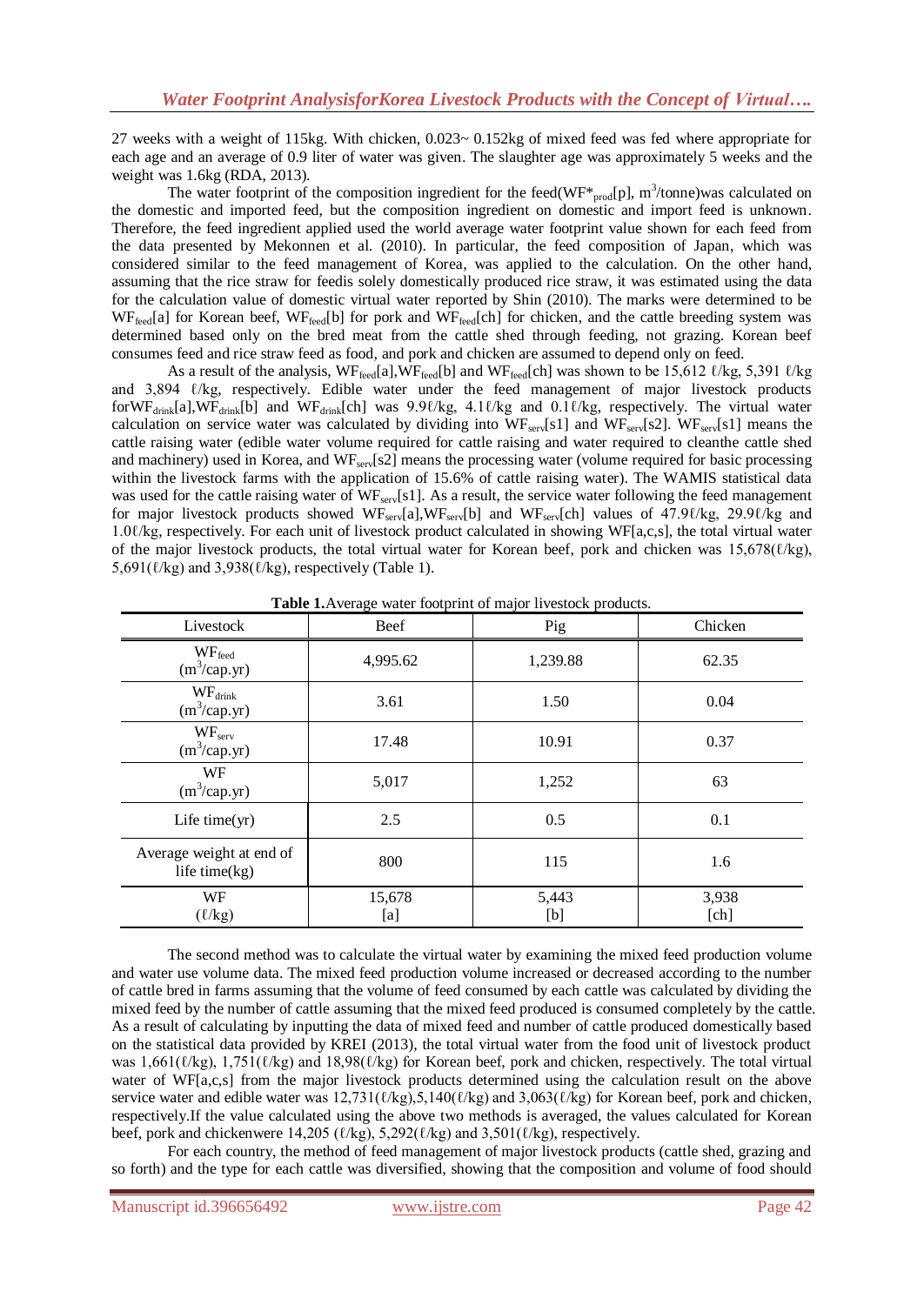be different. Compared to the water footprint calculation value of the livestock product for each major country, as surveyed by Chapagain and Hoekstra (2004), Korean beef and chicken were 8% (1,292m<sup>3</sup>/tonne) and 11%  $(417m<sup>3</sup>/tonne)$  lower than the world average water footprint value, respectively, but pork was 9%  $(436m<sup>3</sup>/tonne)$ higher.

# **3.2 Export and import analysis of the major livestock product**

The virtual water value of major livestock products was determined to analyze the export and import flow of major livestock products. The statistical data of the Animal and Plant Quarantine Agency (APQA, 2013;http://www.qia.go.kr) was used to survey the import and export volume of beef, pork and chicken from 2000 to 2011. The virtual water used by livestock products for each country was calculated using the data reported by Chapagain and Hoekstra (2004), and any virtual water of livestock products in a country without this data was calculated using the world average value. The virtual water of major domestic livestock products that are exported was calculated using the virtual water calculation value of major livestock products estimated under this study. The importvolume of APQA and Livestock Distribution Information Center (LDIC, 2013;http://www.ekapepia.com) showed a slight difference. Hence,the statistical import volume of LDIC was determined to be the calculation base.

As a result of calculating the water footprint of major livestock products for each country, the virtual water from 2000 to 2011 was a total of 53,772 million tonnes, which is in accordance with the ratio of virtual water through trading in the order of beef (77.0%), pork (17.2%) and chicken (5.8%)(Figure 2).During the same period, the virtual water exported was 499 million tonnesin the order of chicken (55.3%), pork (42.5%) and beef (2.2%) for the export ratio of virtual water through trading. The virtual water that subtracts the export volume from the import volume was 53,273 million tonnes, and the available cattle raising water use volume for the water resource of Korea during the period, 2000-2011, was 2,500 million tonnes, showing a significant amount of virtual water. The water import dependencycan be obtained from the water footprint throughtrade.





The water import dependency (WD) is determined by dividing the External Water Footprint (EWFP)by the total Water Footprint (WFP), and it can be expressed simply as Equation (4).

$$
WD = \frac{EWFP}{WFP} \times 100
$$
 Eq. (4)

where the units for WD, EWFP and WFP are %,  $m^3$ /year and  $m^3$ /year, respectively(Chapagain and Hoekstra, 2004).The WD can be shown from the water footprint. The Water Self-Sufficiency (WSS) is the value dividingthe Internal Water Footprint (IWFP) by WFP and can be expressed simply as Equation (5).

$$
WSS = \frac{IWFP}{WFP} \times 100
$$
 Eq. (5)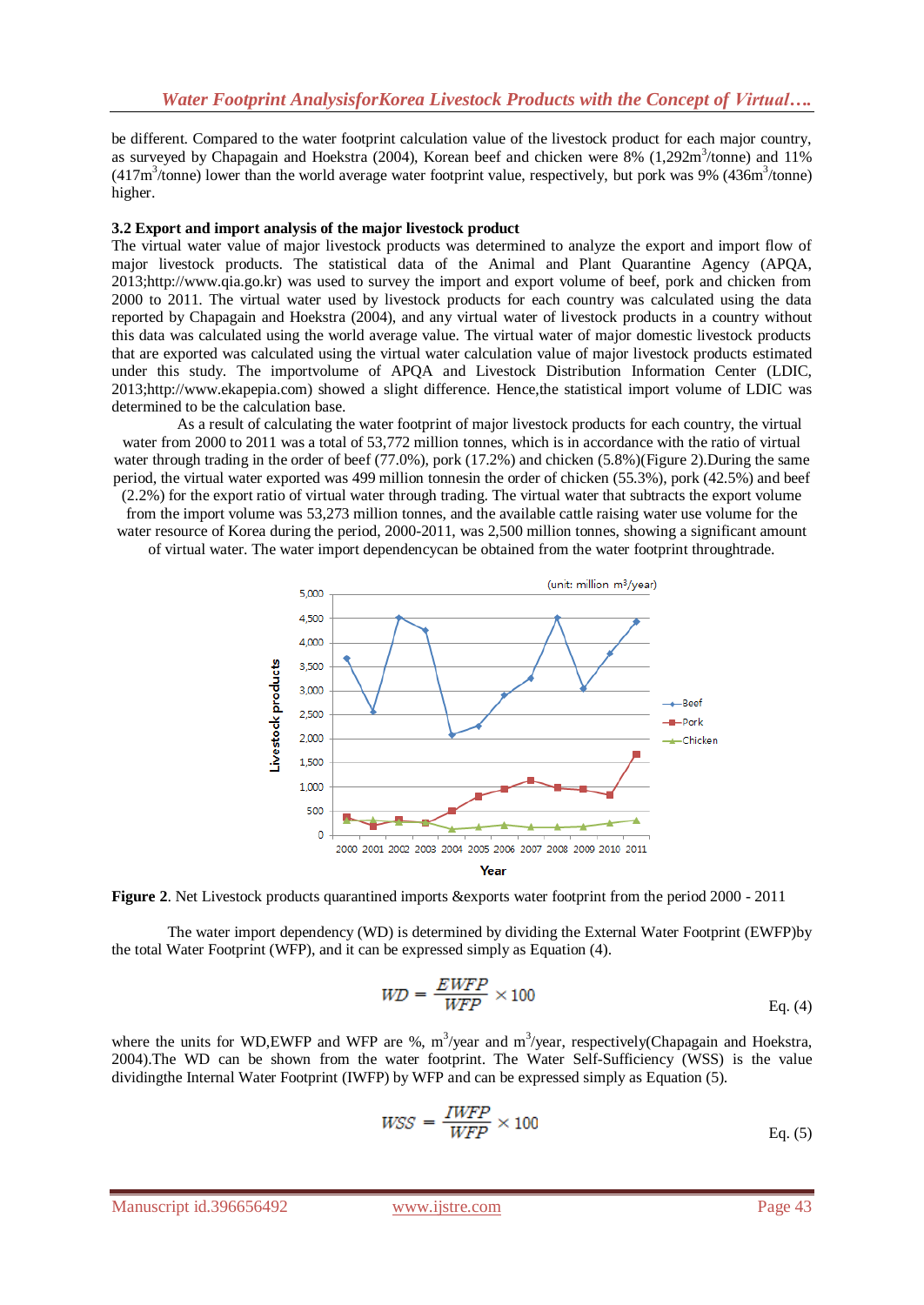where the units for WSS, IWFP and WFP are %,  $m^3$ /year and  $m^3$ /year, respectively(Chapagain and Hoekstra, 2004).

The IWFP of major livestock products of Korea was calculated using the livestock product demand and supply data of the Korea Rural Economic Institute (KREI, 2012). The beef, pork and chicken produced in 2011 were 216,000 tonnes, 576,000 tonnes, and 455,000 tonnes, respectively (Figure 3).



**Figure 3**. Production and imports of livestock in 2011



b. WD and WSS

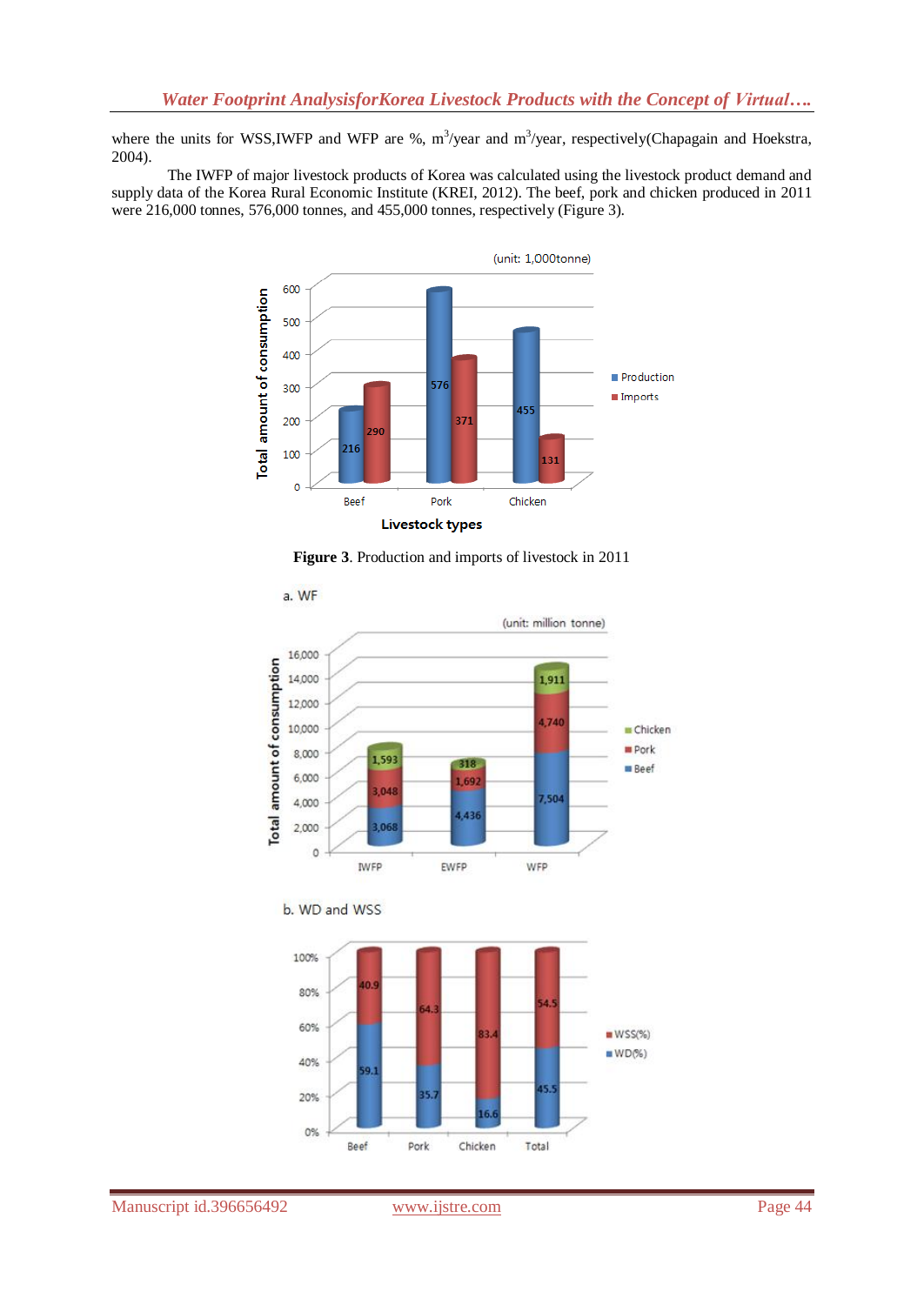**Figure 4**.Livestock water import dependency & water self-sufficiency in 2011. a. Water footprint (WF). b. Water import dependency(WD) and Water self-sufficiency (WSS).

By filling in the virtual water value on the major livestock products calculated in this study (Figure 4), the IWFP was 7,709 million tonnes. The EWFP was based on the livestock products imported in 2011. The imported beef,pork and chicken were 290,000 tonnes, 371,000 tonnes, and 131,000 tonnes, respectively, and the exported chicken was 15,000 tonnes.Using the virtual water of the data calculated by the virtual water for each imported country and the global average virtual water, the virtual water value obtained by subtracting the export volume from the import volume was 6,446 million tonnesfor the EWFP. Table 2lists the WD and WSS of major livestock products of Korea. As of 2011, the WDof the livestock products was 45.5% and the WSS was 54.5%. The WD was highest for beef at 59.1% and the WSSfor chicken was highest at 83.4%.

| Livestock product |                | 2011<br>$(1,000 \text{ton})$ | $\mathbf{r}$<br><b>IWFP</b> | <b>EWFP</b> | <b>WFP</b> | $WD\%)$ | $WSS(\%)$ |
|-------------------|----------------|------------------------------|-----------------------------|-------------|------------|---------|-----------|
| Beef              | Production     | 216                          | 3,068                       | 4,436       | 7,504      | 59.1    | 40.9      |
|                   | <b>Imports</b> | 290                          |                             |             |            |         |           |
| Pork              | Production     | 576                          | 3,048                       | 1,692       | 4,740      | 35.7    | 64.3      |
|                   | <b>Imports</b> | 371                          |                             |             |            |         |           |
| Chicken           | Production     | 455                          | 1,593                       | 318         | 1911       | 166     | 83.4      |
|                   | Imports        | 131                          |                             |             |            |         |           |
| Total             |                | 7,709                        | 6,446                       | 14,155      | 455        | 54.5    |           |

**Table 2.** Livestock water import dependency & water self-sufficiency

# **3.3Forecastingthe required volume of domestic livestock water**

Figure 5 shows the forecasted result of the prospect in the major livestock product production in Korea along with its consumption value per person from 2013 to 2022. The consumption of major livestock products per person is expected to increase steadily up to 2022, and the production and import are also expected to increase. Based on the data for 2011, the total volume of beef, pork and chickenimported into Korea was calculated to be  $15,391m<sup>3</sup>/tonnes,4,563m<sup>3</sup>/tonnes and 2,887m<sup>3</sup>/tonnes, respectively. The virtual water of import$ livestock products in 2013 was 5,536 million tonnes, which was increased from 882 million tonnesto 6,418 million tonnesin 2022. Among them, beef, pork and chickencomprised4,795 million tonnes, 1,175 million tonnes, and 448 million tonnes, respectively. The virtual water needed for the livestock production volume in Korea for 2013 and 2022 was estimated to be 8,381 million tonnesand 9,131 million tonnes, respectively.



**Figure 5**. Consumption of major livestock products (2013~2022)

The livestock water of the required water resource in 2022 was estimated to be 247 million tonnes. The virtual water required for domestic livestock product production was estimated to be 9,131 million tonnesand the available water resource for livestock water compared to the livestock product virtual water was 2.7%. According to the Ministry of National Land and Marine Affairs (2011), the agricultural water required volume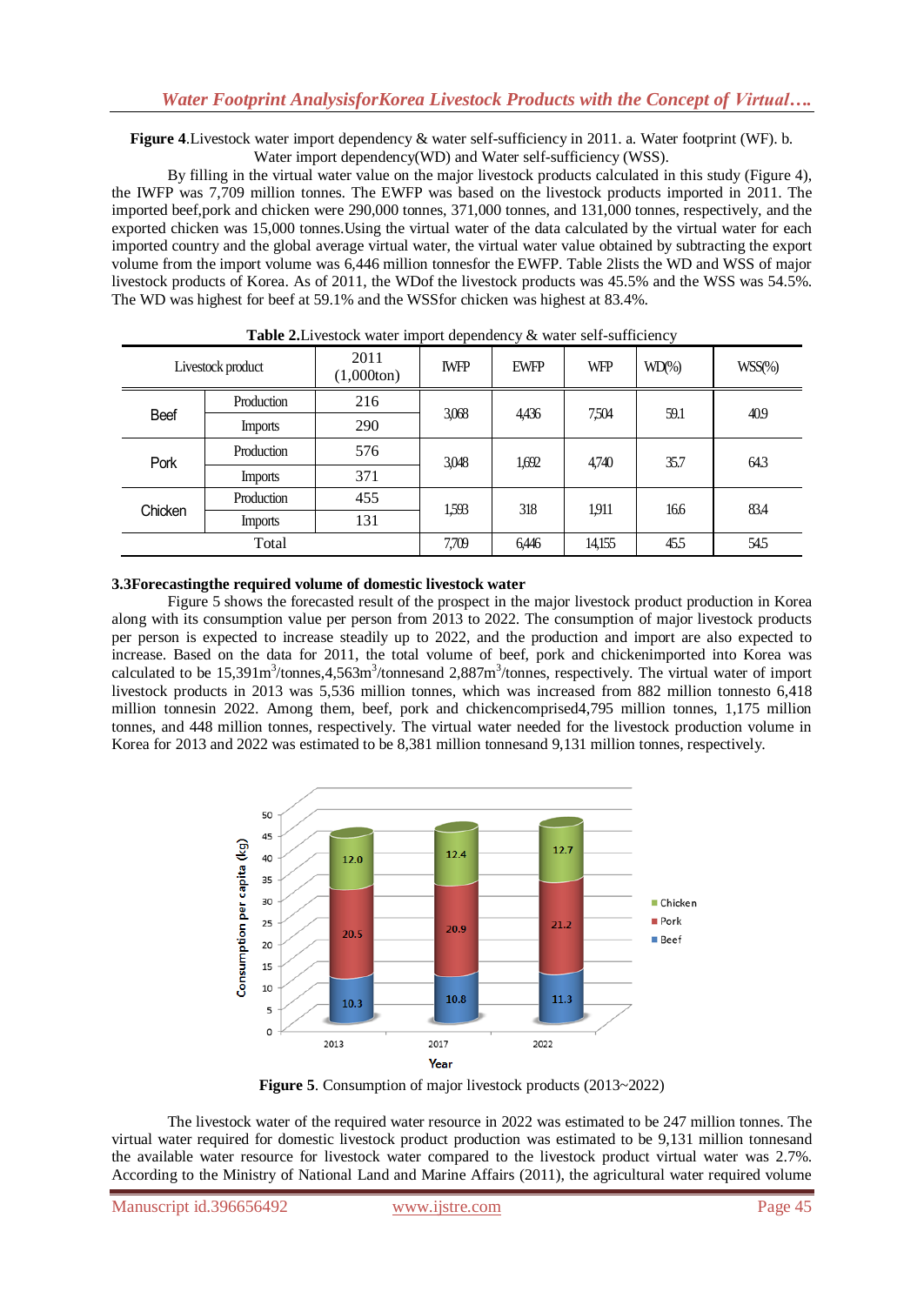of Korea in 2020 was calculated to be 15.9 billion tonnes, meaning that the ratio for virtual water of domestic livestock products was 57.4%. This was attributed to the fact that 98% for invisible water was formed by the feed for cattle and most of the feed comes from agricultural products. Therefore, the livestock product virtual water affects the agricultural water in Korea and the policy agenda can be formulated by forecasting the future demand and supply.

According to the report of the Nong-Hyup Economic Research Institute (2012), the import volume of ingredient grain as of 2010 was 17.58 million tonnes, and the imported production was 13.24 million tonnes. Hence, the mixed feed import dependency of Korea has reached 75%. An analysis of the data of the Korea Customs Service (2012) showed that the import for mixed feed each year has increased with increasing domestic livestock product consumption volume, and compared to 10 years ago, the increase has reached 905.3%. Therefore, when the imported mixed feed is calculated for the virtual water based simply on grain(cereals 1,644m<sup>3</sup>/tonne), it is equivalent to a virtual water import of approximately 21.7 billion tonnes. This is more than the agricultural water of Korea. Therefore, any problemswith overseas demand and supply of mixed feed (including feed ingredient grain) from problems in international relations and climate change mightaffect the agricultural water volume of Korea where the water import dependency is very high.

# **IV. Summary and conclusion**

This study estimated the water footprints of major livestock inKorea using two methods of feeding management and a production volume survey for mixed feed using the statistical data and virtual water concept from 2000 to 2011. In addition, this study analyzed the flow of the water footprint through trade between countries and calculated the rate of dependence of water imports and the rate of independence of water. The main findings are summarized as follows:

- 1. An analysis of the virtual amount of water in major livestock products in Korea revealed  $14,205(\ell/kg)$ ,  $5,292(\ell/kg)$  and  $3,501(\ell/kg)$  for domestic beef, pork and broiler chickens, respectively. When analyzing the main livestock products imported from 2000~2012, the mean virtual amount imported per year was  $4,481$  million m<sup>3</sup>/year. Among them, the virtual amount of beef, pork and broiler chicken was 3,449 million  $m^3$ /year, 773 million  $m^3$ /year and259 million m<sup>3</sup>/year, respectively.
- 2. The water footprints within the main livestock products in Korea were  $77,090,000$  m<sup>3</sup>/year as of 2011, the outside water footprints were  $64,460,000$  m<sup>3</sup>/year, and the rate of dependence of water imports for major livestock products was 45.5%.
- 3. In 2022, the virtual water required for the man livestock products in Korea was expected to be 9,131, million tonnes, and the virtual water being imported was estimated to be 6,418 million tonnes.Because the available water resource for stock breeding water will be 247 million tonnesin 2022, the available water resource forlivestock water compared to livestock product virtual water was found to be 2.7%.
- 4. A shortage problem of agricultural water is expected in the future because the rate of dependence of mixed feed in Korea was found to be 75%, and there is an imbalance of imported feed, which has a higher level of dependence.

Many factors affect the estimation of virtual water, and because the proportion of feed takes up large part in calculating the virtual water for the major livestock product, it will be possible to calculate the accurate virtual water amount for livestock products on feed only after examining the composition of mixed feed produced in Korea and verifying the virtual water for the composition of feed according to domestic circumstances. In doing so, it is important to examine the amount and composition components of the feed used in livestock, farms, seasons and regions, as well as to calculate the amount of water used in transportation and slaughter and the amount of water used in removing contaminants (such as disposal of excreta).Although the absence of domestic statistical data is a limitation, this study calculated the virtual water using the basic data but could not examine the constituents of the domestic feed for each livestock when calculating the virtual water for the major livestock products. Nevertheless, the fact that the study applied livestock farming system through a meticulous examination and interpretation according to standardized feed management, and interpreted the flow of water footprints for the major livestock products by analyzing the production amount and imports means that these results can provideimportant information for estimating the domestic virtual water in the future.

As virtual water is invisible, no one has assumed that there can be water transport between countries through trade. Nevertheless, the reason the concept of virtual water and the theory of water footprints through trade has gained attention these days is that it suggests new approach and solution in the perspective of solving the problem of water shortages. The statistical data concerning water resources in Korea focus mainly on the requirements such as industrial water and development policy, and they are provided as information for supply.